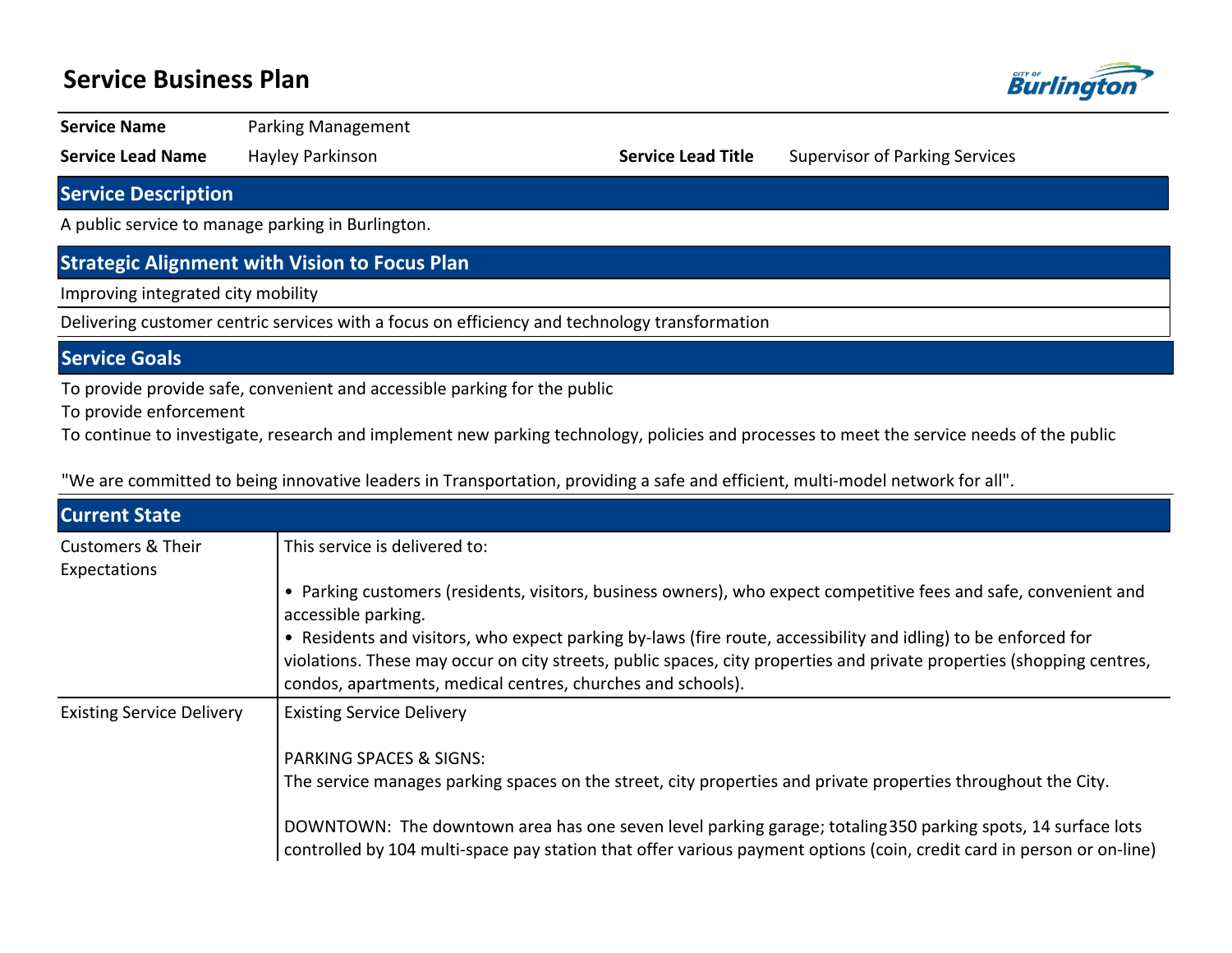|                                                                     | for customer convenience, 15 electric vehicle parking stations, 22 loading zones for delivery vehicles (mixed<br>between 20 minute loading zones and large vehicle loading zones), for a combined total of approx. 1,595 parking<br>spaces in the downtown area.                                                                                                    |
|---------------------------------------------------------------------|---------------------------------------------------------------------------------------------------------------------------------------------------------------------------------------------------------------------------------------------------------------------------------------------------------------------------------------------------------------------|
|                                                                     | CITY-WIDE: Parking officers drove over 190,000 km of City roads and responded to 7,000 resident complaint<br>requests, which covered 1,200 fire routes, 650 accessible sites and 390 private properties.                                                                                                                                                            |
|                                                                     | PARKING TICKETS: Parking Management manages this process from ticket issuance to resolution through Screening<br>& Hearing Meetings, as legislated under the Administrative Monetary Penalties By-law. The City issued 38,979 tickets<br>in 2018 and 20,143 tickets up to August 2019.                                                                              |
|                                                                     | ENGAGEMENT: Customers can reach Parking Management services by web, social media, parking mailbox, email<br>and telephone.                                                                                                                                                                                                                                          |
| <b>Existing Customer</b><br>Engagement Tools /<br>Methods           | Parking studies and management plans, public engagement meetings, site visits and public notification. Officers<br>patrol City streets and public properties 24 hours a day/7 days a week.<br>The service offers an engagement process for parking spaces and signs. A complaint process allows customers to<br>discuss parking tickets in person and by telephone. |
| Is this Service Provincially<br>Legislated?                         | Administrative Monetary Penalties By-Law to enforce parking and idling violations. The legislation regulates<br>Yes<br>the enforcement, administration and appeal process for parking tickets.                                                                                                                                                                      |
| For this Service are there<br><b>Approved Service</b><br>Standards? | <b>No</b>                                                                                                                                                                                                                                                                                                                                                           |

**Programs**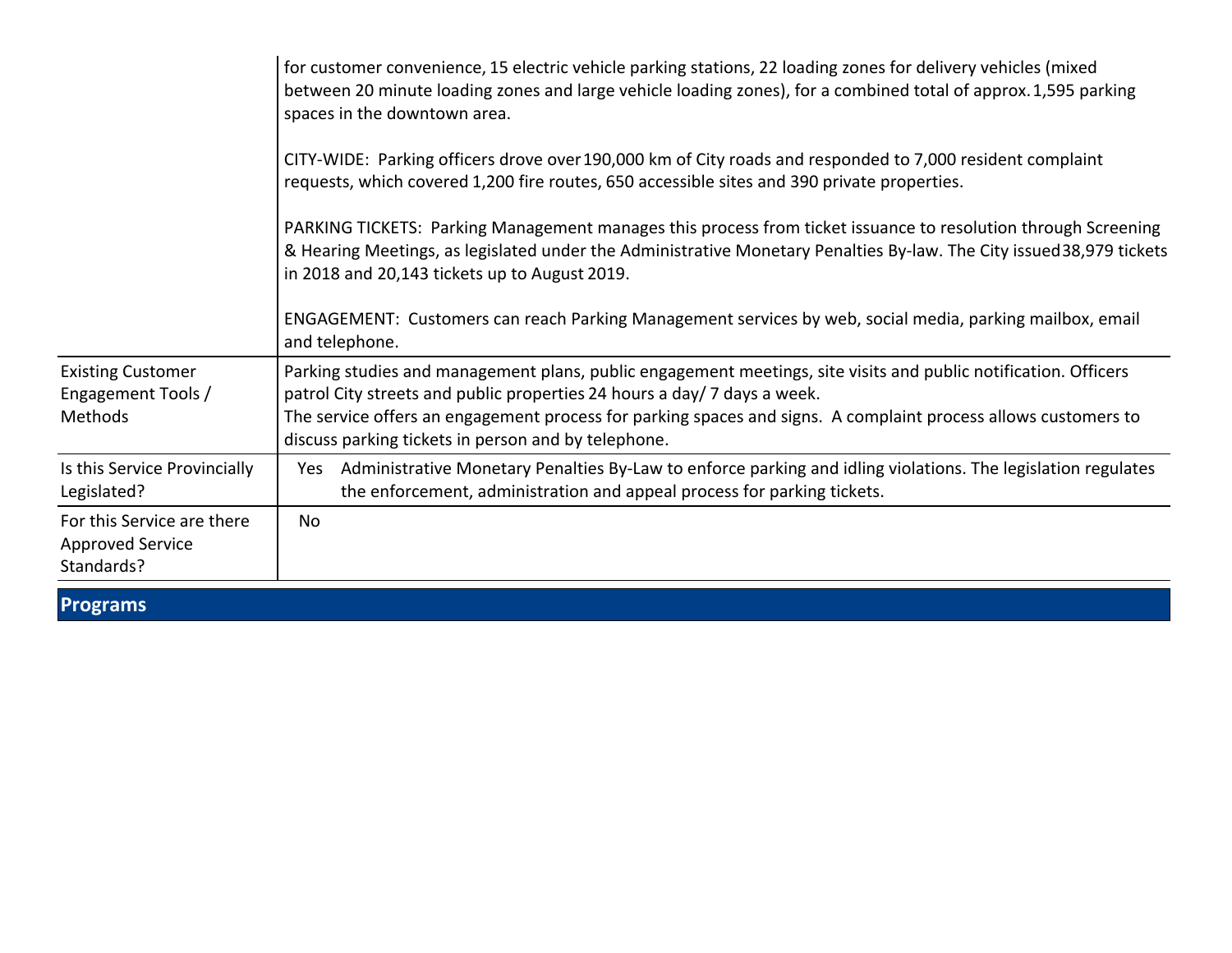|                               | Parking Space Management   Identification and creation of parking spaces including appropriate signage and parking payment machines required<br>on street, at City facilities, and on private properties to regulate public parking at regular and accessible spaces and<br>on fire routes.                                                                                                                                                                                         |  |  |  |  |
|-------------------------------|-------------------------------------------------------------------------------------------------------------------------------------------------------------------------------------------------------------------------------------------------------------------------------------------------------------------------------------------------------------------------------------------------------------------------------------------------------------------------------------|--|--|--|--|
|                               | Parking spaces in the downtown are managed by the City of Burlington's BI department through communication<br>with our back end software. The data is collected via our parking occupancy puck sensors that help provide a better<br>understanding of occupancy in our downtown core.                                                                                                                                                                                               |  |  |  |  |
|                               | Parking spaces are identified in new developments including accessible parking & fire routes at retail, commercial<br>and industrial properties and in existing locations with deficient spaces or signs; responsible for regulating fire<br>routes and accessible spaces to ensure conformity with applicable by-laws.                                                                                                                                                             |  |  |  |  |
| Parking Revenue<br>Management | Responsible for the sale of parking permits, collection of pay station funds and collection of ticket fines.                                                                                                                                                                                                                                                                                                                                                                        |  |  |  |  |
|                               | Parking By-law Enforcement   Officers patrol City streets, municipal properties, public properties (i.e. retail, commercial, industrial where Private<br>Property Enforcement Program is in effect) in City vehicles and on-foot to ensure parking and other related by-laws<br>are followed and enforced.                                                                                                                                                                          |  |  |  |  |
|                               | Enforcement is communicated through 2 full-time employees and 1 part-time employee. Enforcement is delivered<br>by up to 20 contract officers from the Canadian Corps of Commissionaires and up to 10 officers from two private<br>property agencies. The service also handles private property enforcement and administration. Training is provided<br>to the officers quarterly to ensure they are educated on our by-laws to provide adequate and excellent customer<br>service. |  |  |  |  |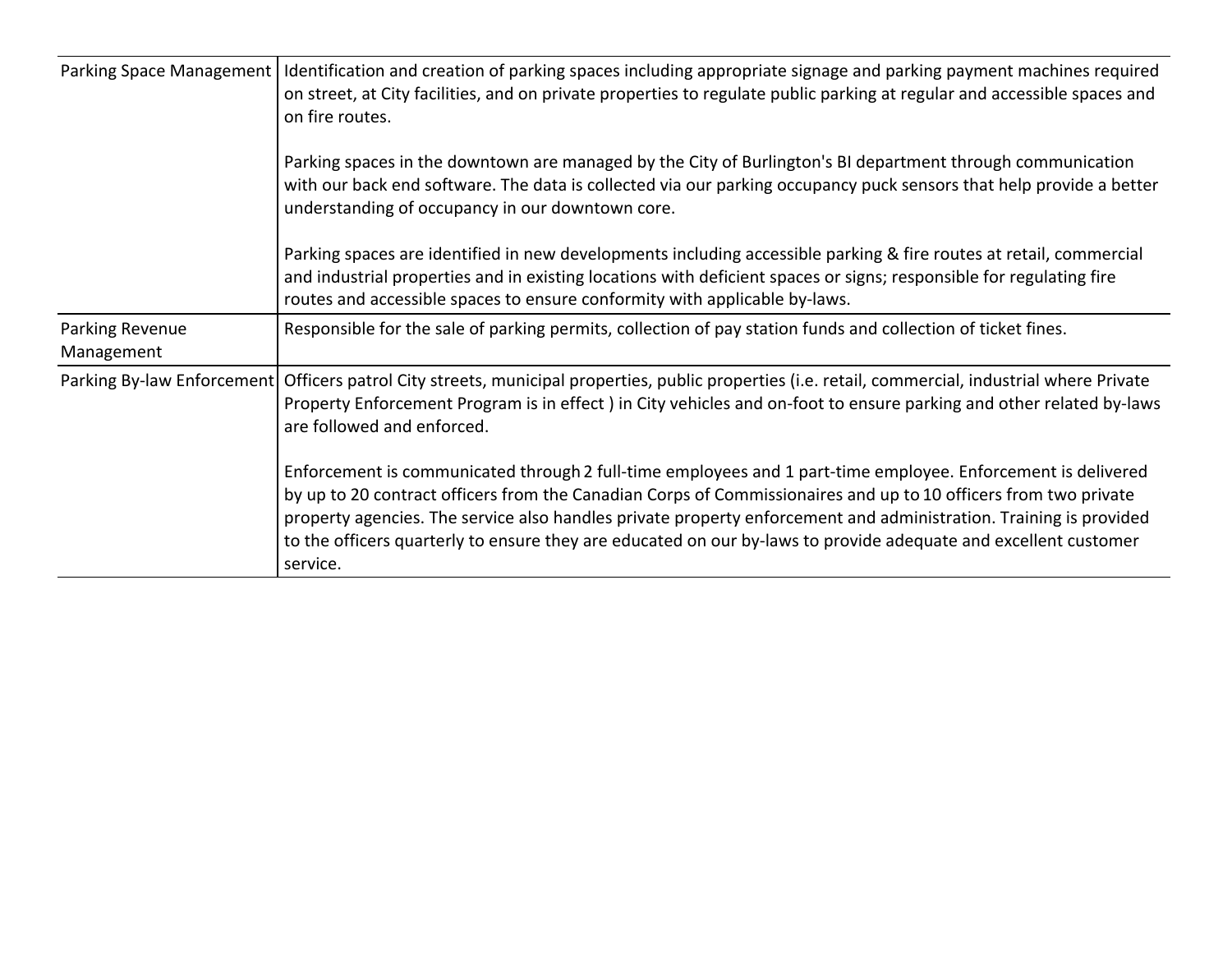## **Recent Continuous Improvement Initiatives**

In 2019, Parking Services accomplished the following:

Continued with the installation of occupancy counters for all downtown parking lots and individual spaces to obtain data that will provide lot utilization for future planning. This project included the installation of 25 digital way finding signs that direct drivers to the nearest available parking spaces.

Worked collaboratively with the construction team on the Lot 3 expansion (Caroline & John Street). Due to the expansion Parking Services was able to add an additional 66 parking spots to the parking stall inventory.

Implementation of a Customer Relationship Management software within the Transportation Department. This software will provide a positive customer experience. The software supports online payment for permits, tickets and delivery of service.

Proposing city wide Paid Parking Permit in all wards throughout the City

### **Environmental Considerations**

Environmental considerations such as climate action and supporting a resilient environment are always part of the development of strategy with Parking.

In response to the City updating many of it's plans in relation to climate change and declaring a climate emergency; Parking Services is committed to increasing our Electric Vehicle charging station inventory and incorporating green space should new parking lot facilities be developed.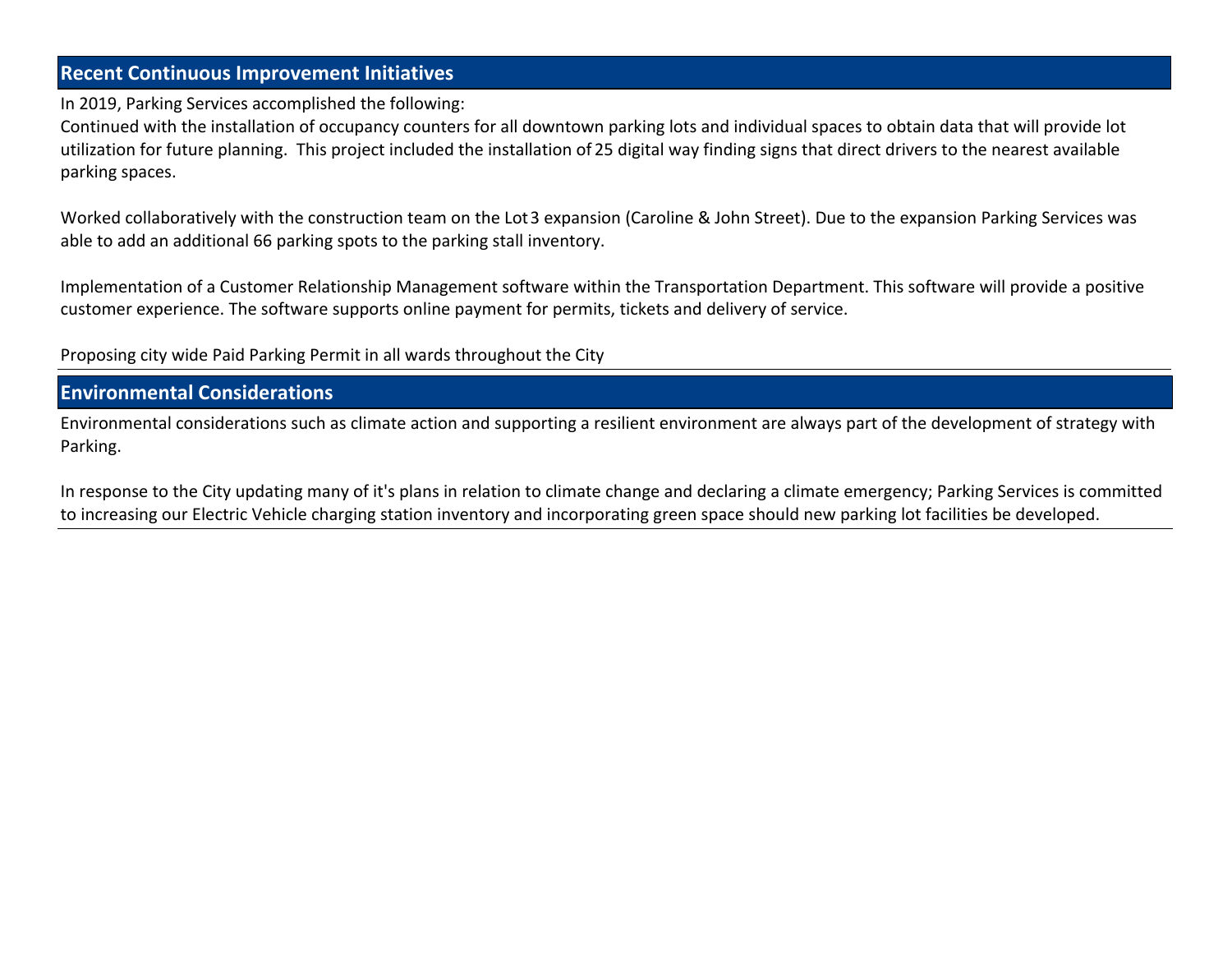| <b>Emerging Opportunities and Anticipated Risks</b>                                                                                                                                                                                                                                                                                                                                                                                                                     |                                                                                                                                                                                                                                                                                                                                                                                                                                                                      |                          |  |  |  |
|-------------------------------------------------------------------------------------------------------------------------------------------------------------------------------------------------------------------------------------------------------------------------------------------------------------------------------------------------------------------------------------------------------------------------------------------------------------------------|----------------------------------------------------------------------------------------------------------------------------------------------------------------------------------------------------------------------------------------------------------------------------------------------------------------------------------------------------------------------------------------------------------------------------------------------------------------------|--------------------------|--|--|--|
| <b>Emerging Opportunities</b>                                                                                                                                                                                                                                                                                                                                                                                                                                           | Future Opportunities in Parking Services:                                                                                                                                                                                                                                                                                                                                                                                                                            |                          |  |  |  |
|                                                                                                                                                                                                                                                                                                                                                                                                                                                                         | Using new occupancy sensor technology, develop an app for residents to view available downtown parking in "real-<br>time" on any smart phone or mobile device.                                                                                                                                                                                                                                                                                                       |                          |  |  |  |
|                                                                                                                                                                                                                                                                                                                                                                                                                                                                         | Continued investment in Electric Vehicle Charging Stations                                                                                                                                                                                                                                                                                                                                                                                                           |                          |  |  |  |
|                                                                                                                                                                                                                                                                                                                                                                                                                                                                         | Replacement of our back-end ticketing software                                                                                                                                                                                                                                                                                                                                                                                                                       |                          |  |  |  |
| <b>Anticipated Risks</b><br><b>Anticipated Risks:</b>                                                                                                                                                                                                                                                                                                                                                                                                                   |                                                                                                                                                                                                                                                                                                                                                                                                                                                                      |                          |  |  |  |
|                                                                                                                                                                                                                                                                                                                                                                                                                                                                         | While the development of the occupancy sensor technology will provide "real-time" data to residents there is the<br>risk of there being 'glitches' or inaccurate data collection resulting in poor customer service.                                                                                                                                                                                                                                                 |                          |  |  |  |
|                                                                                                                                                                                                                                                                                                                                                                                                                                                                         |                                                                                                                                                                                                                                                                                                                                                                                                                                                                      |                          |  |  |  |
| <b>Enterprise Risk</b><br>Considerations                                                                                                                                                                                                                                                                                                                                                                                                                                | With the downtown development, there may be an increase in parking demand<br>Labour Market and Workforce - Attraction, Retention, Skills<br>Technology - IT Systems, Speed of Change<br>Transportation - Master plan development and implementation<br>Climate Change - Severe Weather Events, Increasing Frequency of Severe Weather Events. Severe weather events<br>can shorten the life expectancy of our parking assets (EV chargers, parking lot maintenance). |                          |  |  |  |
| <b>Service Initiatives</b>                                                                                                                                                                                                                                                                                                                                                                                                                                              |                                                                                                                                                                                                                                                                                                                                                                                                                                                                      | <b>Target Completion</b> |  |  |  |
| DOWNTOWN PARKING FUTURE NEEDS ASSESSMENT<br>Strategic study utilizing real-time occupancy and duration metrics (recently installed occupancy counters) to<br>establish current day parking demands, while projecting future needs based upon in-stream and approved<br>development projects within the Downtown. Results of the study will guide future decision making as it relates to<br>land acquisition and development of new parking facilities in the Downtown. |                                                                                                                                                                                                                                                                                                                                                                                                                                                                      | Jan 2020                 |  |  |  |
| ELECTRIC VEHICLE CHARGING STATIONS                                                                                                                                                                                                                                                                                                                                                                                                                                      |                                                                                                                                                                                                                                                                                                                                                                                                                                                                      | Dec 2020                 |  |  |  |
| Using the downtown parking reserve fund and Ontario grant money, Parking Services continues to invest in green<br>technology through electric vehicle charging stations. Year to date, the City has installed 15 charging station (dual<br>charging heads) in various parking lots downtown and at City facilities. Continued investment in this technology will<br>continue to provide this service to customers.                                                      |                                                                                                                                                                                                                                                                                                                                                                                                                                                                      |                          |  |  |  |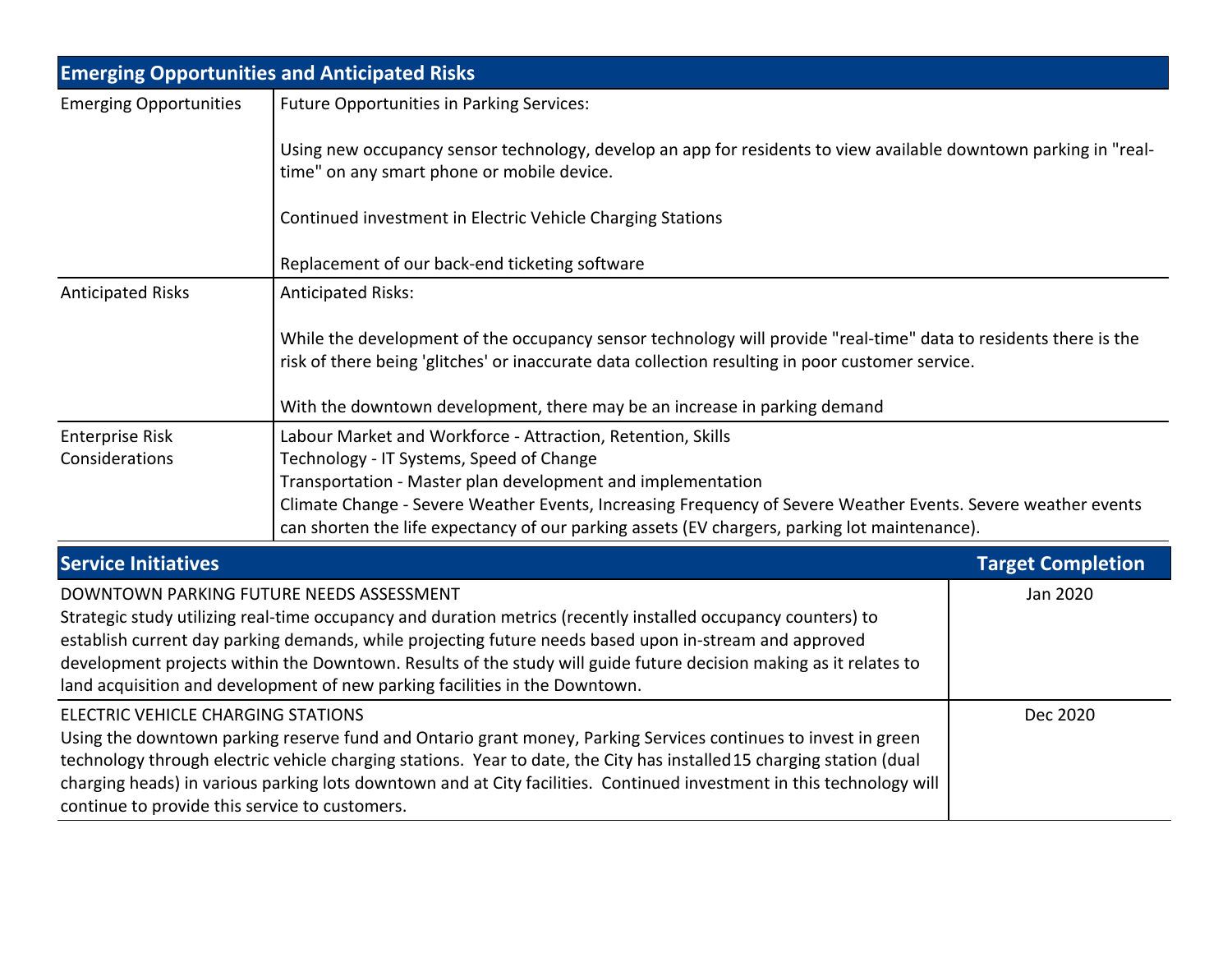# **MEASURING SUCCESS**

#### **How much did we do?**

| <b>Performance</b>            | 2015   | 2016   | 2017   | 2018   | 2019            | 2020            | 2021            | 2022            |
|-------------------------------|--------|--------|--------|--------|-----------------|-----------------|-----------------|-----------------|
| <b>Measurement</b>            | Actual | Actual | Actual | Actual | <b>Forecast</b> | <b>Forecast</b> | <b>Forecast</b> | <b>Forecast</b> |
| Number of Downtown            | 1,419  | 1,519  | 1,534  | 1,611  | 1,691           | 1,776           | 1,865           | 1,958           |
| <b>Spaces</b>                 |        |        |        |        |                 |                 |                 |                 |
| Number of Tickets Issued      | 30,728 | 40,780 | 44,717 | 38,282 | 39,000          | 42,000          | 44.000          | 46,000          |
| Number of Tickets             | 5,454  | 6,899  | 8,140  | 8,319  | 8,500           | 8,700           | 8,900           | 9,100           |
| Appealed                      |        |        |        |        |                 |                 |                 |                 |
| <b>Total Number of Multi-</b> | 23     | 104    | 104    | 104    | 104             | 0               | 0               | 0               |
| Space Parking Machines        |        |        |        |        |                 |                 |                 |                 |
| Number of Special Events      |        |        |        |        |                 |                 |                 |                 |
| that Involve a Parking        | 33     | 108    | 227    | 180    | 190             | 195             | 230             | 230             |
| Management Plan               |        |        |        |        |                 |                 |                 |                 |

#### **How well did we do it?**



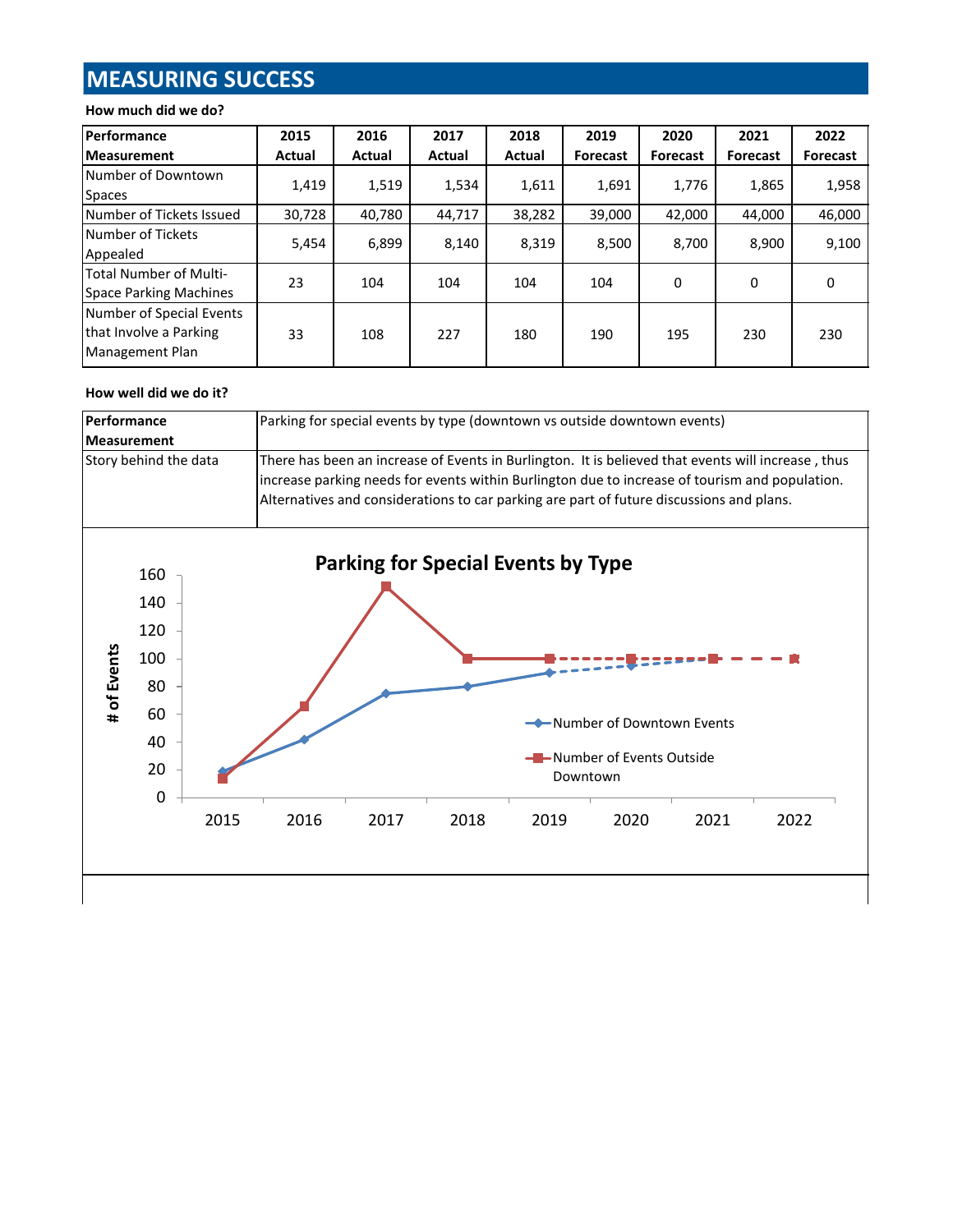#### **Is anyone better off?**

| Performance                                                                                                                    | Year-over-year, maintain or increase the percentage of online payments for parking tickets and lot                                                                                                                                                                                                                             |  |  |  |  |  |  |
|--------------------------------------------------------------------------------------------------------------------------------|--------------------------------------------------------------------------------------------------------------------------------------------------------------------------------------------------------------------------------------------------------------------------------------------------------------------------------|--|--|--|--|--|--|
| <b>Measurement</b>                                                                                                             | permits for ease of use.<br>Due to an increase of on-line ticket payment capabilities and implementing CRM (Customer<br>Relationship Management) it is encouraged to residents to pay online for parking tickets which<br>has lessened all other payment options. Online web payment is the future state of ticket<br>payment. |  |  |  |  |  |  |
| Story behind the data                                                                                                          |                                                                                                                                                                                                                                                                                                                                |  |  |  |  |  |  |
| Where do we want to go?<br>Continued increase of on-line parking ticket payments and reduction of counter and web<br>payments. |                                                                                                                                                                                                                                                                                                                                |  |  |  |  |  |  |
| 80%<br>60%<br>40%<br>20%<br>0%<br>2015                                                                                         | <b>Payment Methods for Parking Tickets &amp; Parking Facility Permits</b><br>2016<br>2017<br>2018<br>2019<br>2020<br>2021<br>2022                                                                                                                                                                                              |  |  |  |  |  |  |
|                                                                                                                                | → % Counter→<br>$\rightarrow\infty$ Mail<br>-% Web                                                                                                                                                                                                                                                                             |  |  |  |  |  |  |